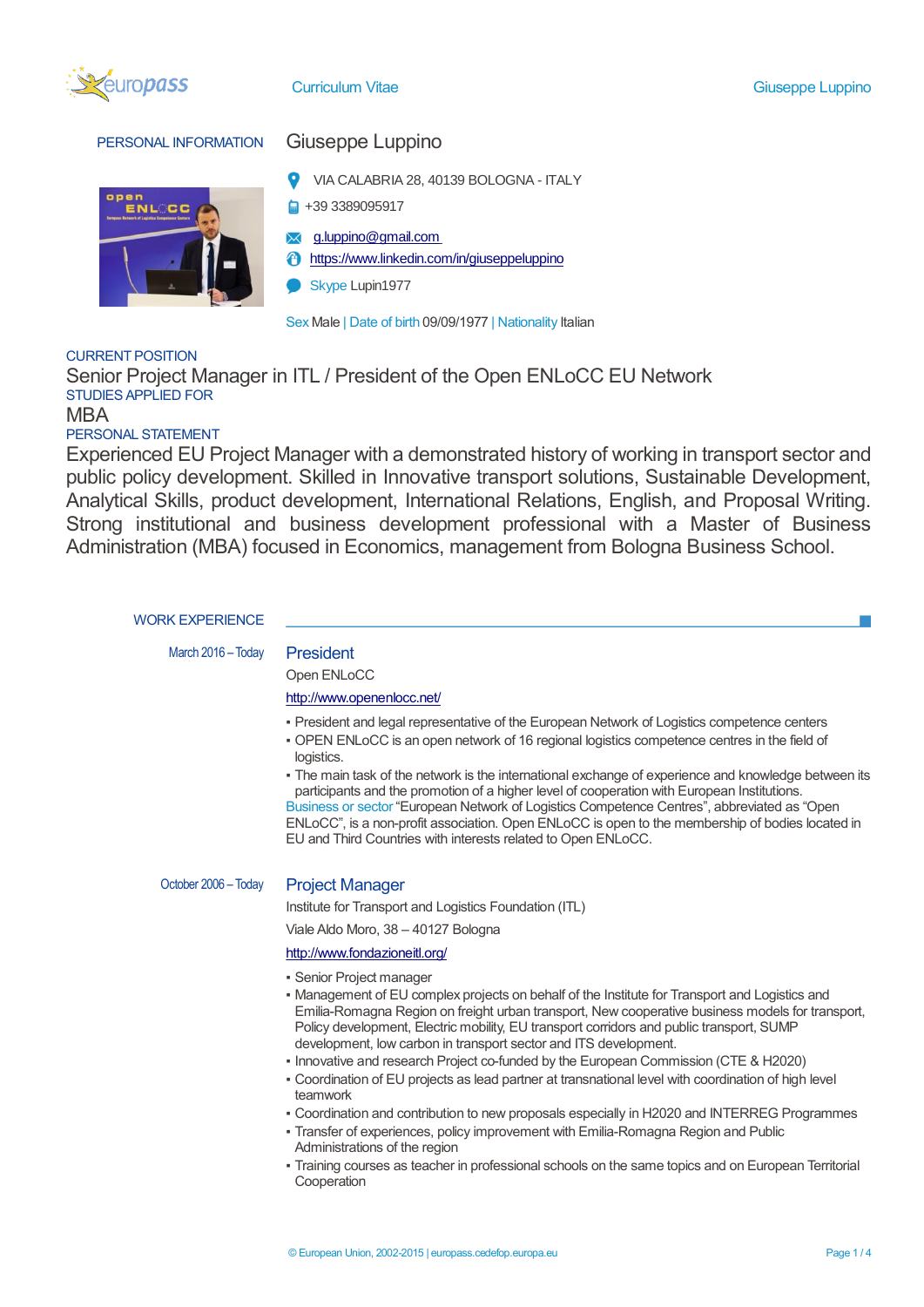

Business or sector Research centre / Transport and Logistics / Low carbon / Training / Consultant / Policy development

### March 2008 – July 2008 Project manager

Emilia-Romagna Regional Administration, General Directorate Infrastructural Networks, Logistics and Mobility systems

Viale Aldo Moro, 30 – 40127 Bologna

#### [http://www.regione.emilia-romagna.it](http://www.regione.emilia-romagna.it/)

- Support to coordination of local activities on behalf of Emilia-Romagna Region
- Development of pilot activities in coordination with EU partners
- Support to management of Forum Region-Companies on the logistics (promoted from the mobility and transport Minister of the Emilia-Romagna Region)

Business or sector Regional Authority

#### EDUCATION AND TRAINING

#### 2007-2009 MASTER in BUSINESS ADMINISTRATION – MBA EQF level 7

University of Bologna

Alma Graduate School of Information Technology, Management, and Communication in Bologna, funded on 2001 by the University of Bologna ITALY

Master ASFOR qualified

- Business strategies, Corporate finance, people management, marketing, Logistics, strategy tools, corporate strategy
- Dissertation title: "Logistics Lean Thinking: The PR.O.SAN case".

### 1996-2005 Master's degree **Eq. 1996-2005** Eq. 1996-2005

Università degli Studi di Bologna School of Business and Economics **ITALY** 

▪ Marketing, Programming and control, Corporate finance, Corporate organization, Finance, Investment, and Banking

# PERSONAL SKILLS Mother tongue(s) Italian Other language(s) The UNDERSTANDING SPEAKING SPEAKING WRITING Listening Reading Spoken interaction Spoken production English C2 C2 C2 C2 C2 French A1 A2 A1 A1 A2 Levels: A1/A2: Basic user - B1/B2: Independent user - C1/C2 Proficient user [Common European Framework of Reference for Languages](http://europass.cedefop.europa.eu/en/resources/european-language-levels-cefr) Communication skills • good communication skills gained through my experience in the communication team for both external (support from a technical point of view) and internal (team leader) • OPEN ENLoCC Presidency also contributed to relationship building ▪ Training activities as teacher for the professional logistics school improved my communication skills Organisational / managerial skills ▪ Leadership (currently EU projects leader in ITL and thanks to the experience in OPEN ENLoCC network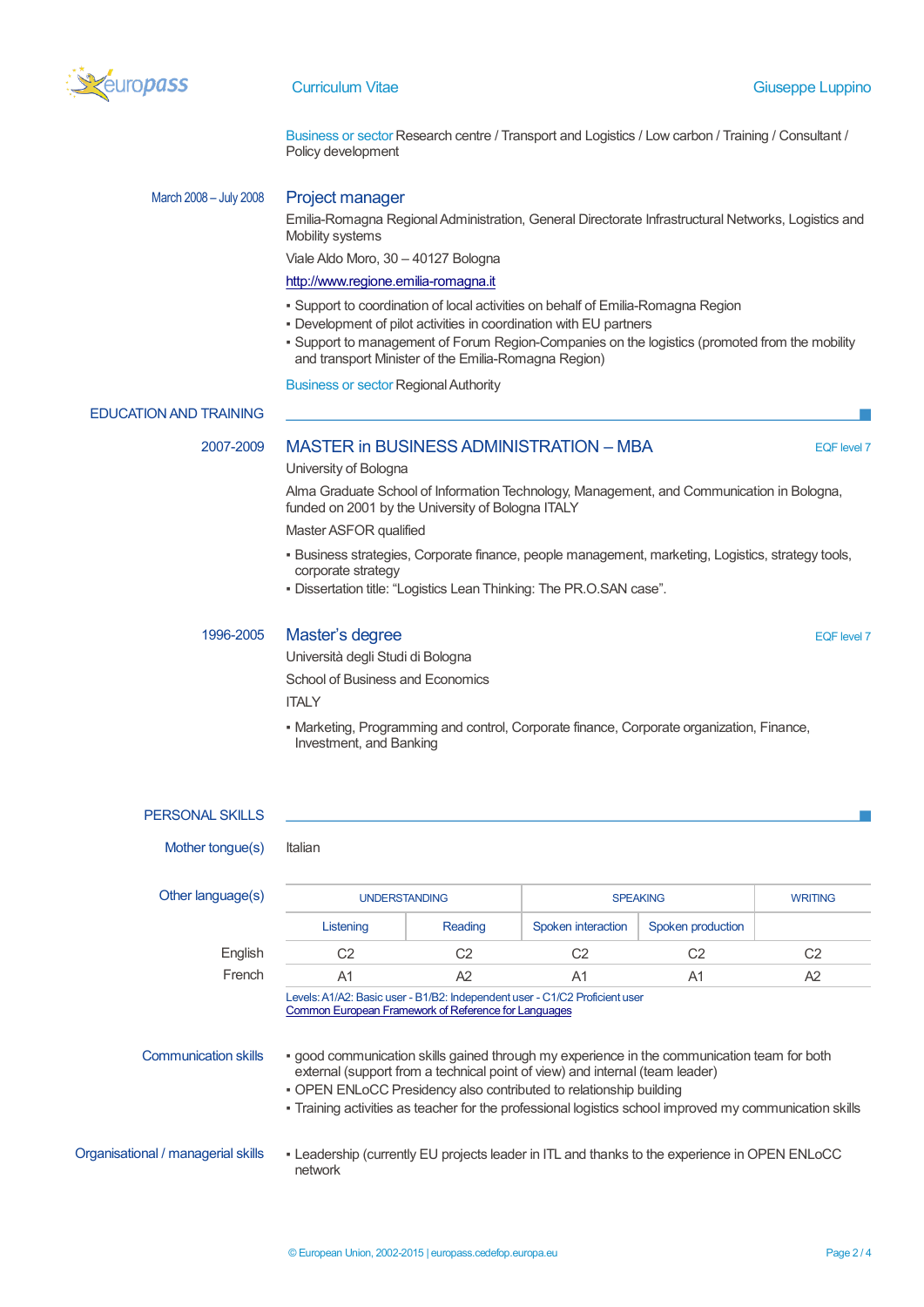

- Communication and diplomatic skills thanks to the Presidency of OPEN ENLoCC
- Innovation and proactive behaviour thanks to introducing new tools to better manage tasks and
- projects within the team, e.g.: AGILE methods or FENG office as internal communication leader
- Accuracy of financial and administrative activities thanks to the implementation of a financial tool for monitoring the costs and reimbursement from the EU
- European Territorial Cooperation and H2020 skills thanks to 10 years of EU projects

- Job-related skills Good command of quality control processes (responsible for quality audit in 2010)
	- Excellent communication skills (currently in the external communication team for ITL)

| Digital competence            | SELF-ASSESSMENT                                                                                                                                                                                                                                                                                                                                                                                                                                                                                                                                                                                                                                                                                                                                                                                                                                                                                                                                         |                 |                     |                 |                    |
|-------------------------------|---------------------------------------------------------------------------------------------------------------------------------------------------------------------------------------------------------------------------------------------------------------------------------------------------------------------------------------------------------------------------------------------------------------------------------------------------------------------------------------------------------------------------------------------------------------------------------------------------------------------------------------------------------------------------------------------------------------------------------------------------------------------------------------------------------------------------------------------------------------------------------------------------------------------------------------------------------|-----------------|---------------------|-----------------|--------------------|
|                               | Information<br>processing                                                                                                                                                                                                                                                                                                                                                                                                                                                                                                                                                                                                                                                                                                                                                                                                                                                                                                                               | Communication   | Content<br>creation | Safety          | Problem<br>solving |
|                               | Proficient user                                                                                                                                                                                                                                                                                                                                                                                                                                                                                                                                                                                                                                                                                                                                                                                                                                                                                                                                         | Proficient user | Proficient user     | Proficient user | Proficient user    |
|                               | Levels: Basic user - Independent user - Proficient user<br>Digital competences - Self-assessment grid                                                                                                                                                                                                                                                                                                                                                                                                                                                                                                                                                                                                                                                                                                                                                                                                                                                   |                 |                     |                 |                    |
|                               | - Excellent skills with Apple OS, MS Windows 7, 8, 10 and Vista, MS Excel, MS Word, MS<br>Powerpoint, MS Access, MS Visio, Adobe Acrobat, Adobe Photoshop, Adobe Lightroom, GIMP<br>- Good knowledge on MYSQL, HTML and PHP and of photo editing software gained as an amateur<br>photographer (and setting up a personal website www.giuseppe.luppino.it)                                                                                                                                                                                                                                                                                                                                                                                                                                                                                                                                                                                              |                 |                     |                 |                    |
| Other skills                  | - Tennis player at amateur level supporting small local networks to organize tournaments                                                                                                                                                                                                                                                                                                                                                                                                                                                                                                                                                                                                                                                                                                                                                                                                                                                                |                 |                     |                 |                    |
| <b>Driving licence</b>        | A-B and nautical licence (within 12 miles)                                                                                                                                                                                                                                                                                                                                                                                                                                                                                                                                                                                                                                                                                                                                                                                                                                                                                                              |                 |                     |                 |                    |
| <b>ADDITIONAL INFORMATION</b> |                                                                                                                                                                                                                                                                                                                                                                                                                                                                                                                                                                                                                                                                                                                                                                                                                                                                                                                                                         |                 |                     |                 |                    |
| Projects                      | · CORELOG, INTERREG IIIB C, Lead partner / Project manager<br>- REDECON, INTERREG IIIB C, Lead partner / Project manager, Logistics in industrial areas (2005-<br>2008)<br>• MATAARI, INTERREG IIIB M, Lead partner / Project manager, Policy improvement on transport and<br>logistics (2006-2008)<br>• MEDIGATE, INTERREG IIIB M, Lead partner / Project manager, Policy improvement on transport and<br>logistics (2004-2006)<br>· ENLOCC, INTERREG IIIC W, Core Partner / Project manager, Logistics nodes (2005-2008)<br>· SUGAR, INTERREG IVC, Technical coordinator at EU level / Project manager and coordinator, City<br>Logistics (2008-2012)<br>- Broker, Local, Pilot leader / Project manager, Development of a software to optimize the transport<br>inbound for factories (2008-2010)<br>- POLITE, INTERREG IVC, Consultancy for the Province of Ferrara / Project ManagerInfomobility at<br>support of the public transport (2009-2012) |                 |                     |                 |                    |
|                               | · SoNorA, INTERREG CE, Partner / Project Manager, EU Transport corridors (2009-2012)<br>- KASSETTS, INTERREG CE, Lead Partner / Support to the Project Manager, Logistics aid for factories<br>and industry. Definition of Broker SW at EU level (2009-2012)<br>- BATCo, INTERREG CE, Partner / Project Manager, EU Transport corridors (2010-2013)<br>• GUTS, INTERREG CE, Consultancy for the Province of Ferrara / Project Manager, Sustainable<br>mobility (2010-2013)<br>- AirLED, INTERREG CE, Core Partner / Project Manager, Airport catchment areas development<br>$(2011 - 2014)$<br>- ATTAC, INTERREG SEE, Core Partner / Project Manager, Public Transport<br>- RAIL4SEE, Rail hub cities, INTERREG SEE Technical coordinator at EU level. Strategic Project<br>Multimodality for Public transport<br>• C-Liege, IEE, Core Partner / Project Manager City Logistics                                                                         |                 |                     |                 |                    |
|                               | - <b>ECOSTARS</b> , IEE Consultancy for Infomobility Parma, City Logistics (2010-2013)                                                                                                                                                                                                                                                                                                                                                                                                                                                                                                                                                                                                                                                                                                                                                                                                                                                                  |                 |                     |                 |                    |